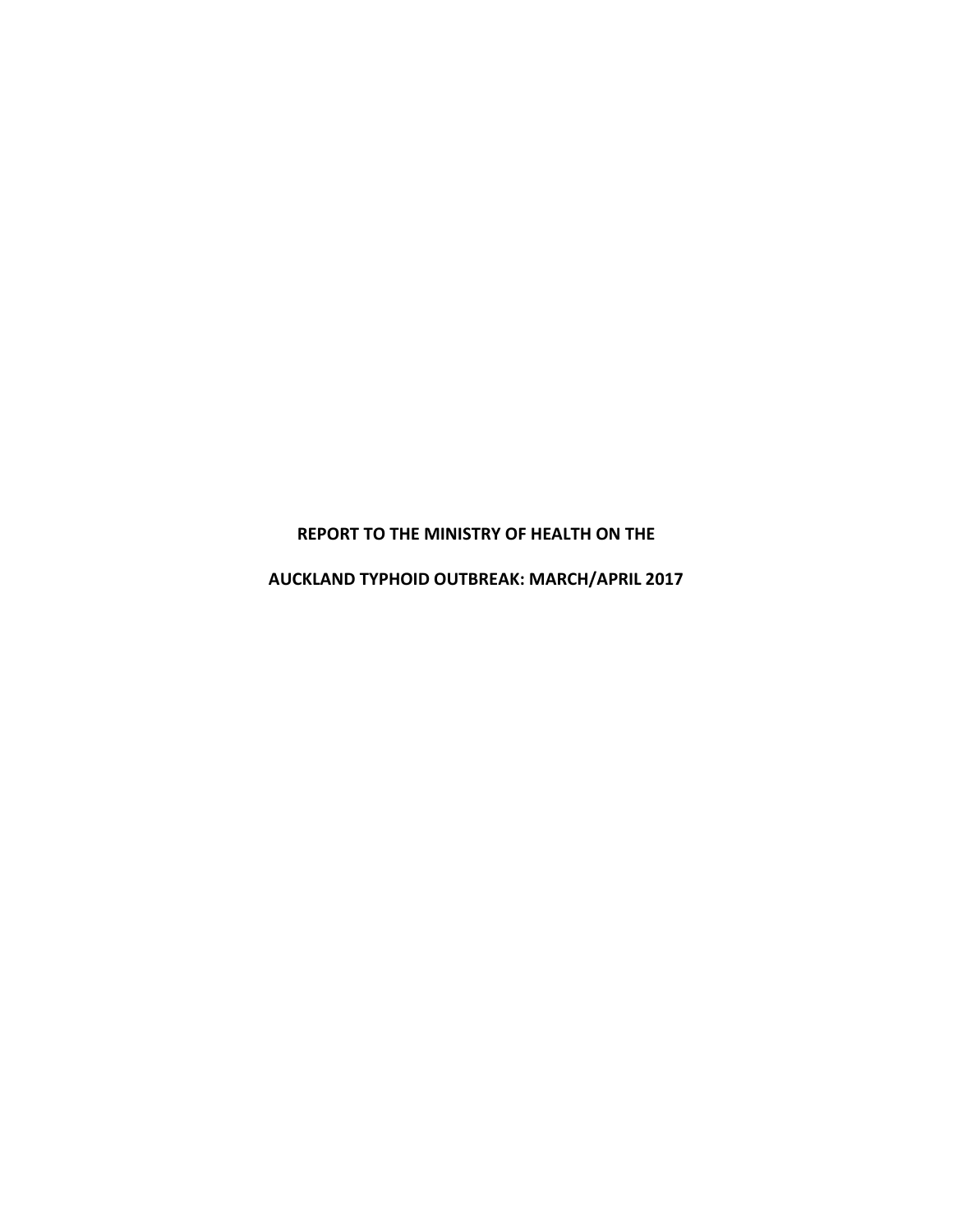# **Table of Contents**

|                                                                        | ≃  |
|------------------------------------------------------------------------|----|
| <b>Executive summary</b>                                               | 1  |
| <b>Report methodology</b>                                              | 2  |
| Context and purpose of this report                                     | 3  |
| <b>Background information</b>                                          | 4  |
| Auckland Regional Public Health Service                                |    |
| Typhoid fever                                                          |    |
| Public health management of typhoid cases                              |    |
| Timeline summary of typhoid outbreak in Auckland over March/April 2017 | 6  |
| Issues concerning the management of the outbreak                       | 9  |
| Overview                                                               |    |
| Clinical management                                                    |    |
| Management response                                                    |    |
| Communication and engagement                                           |    |
| <b>Other issues</b>                                                    | 14 |
| ARPHS's operating model                                                |    |
| <b>Conclusions</b>                                                     | 15 |
| Management of the outbreak                                             |    |
| Other issues                                                           |    |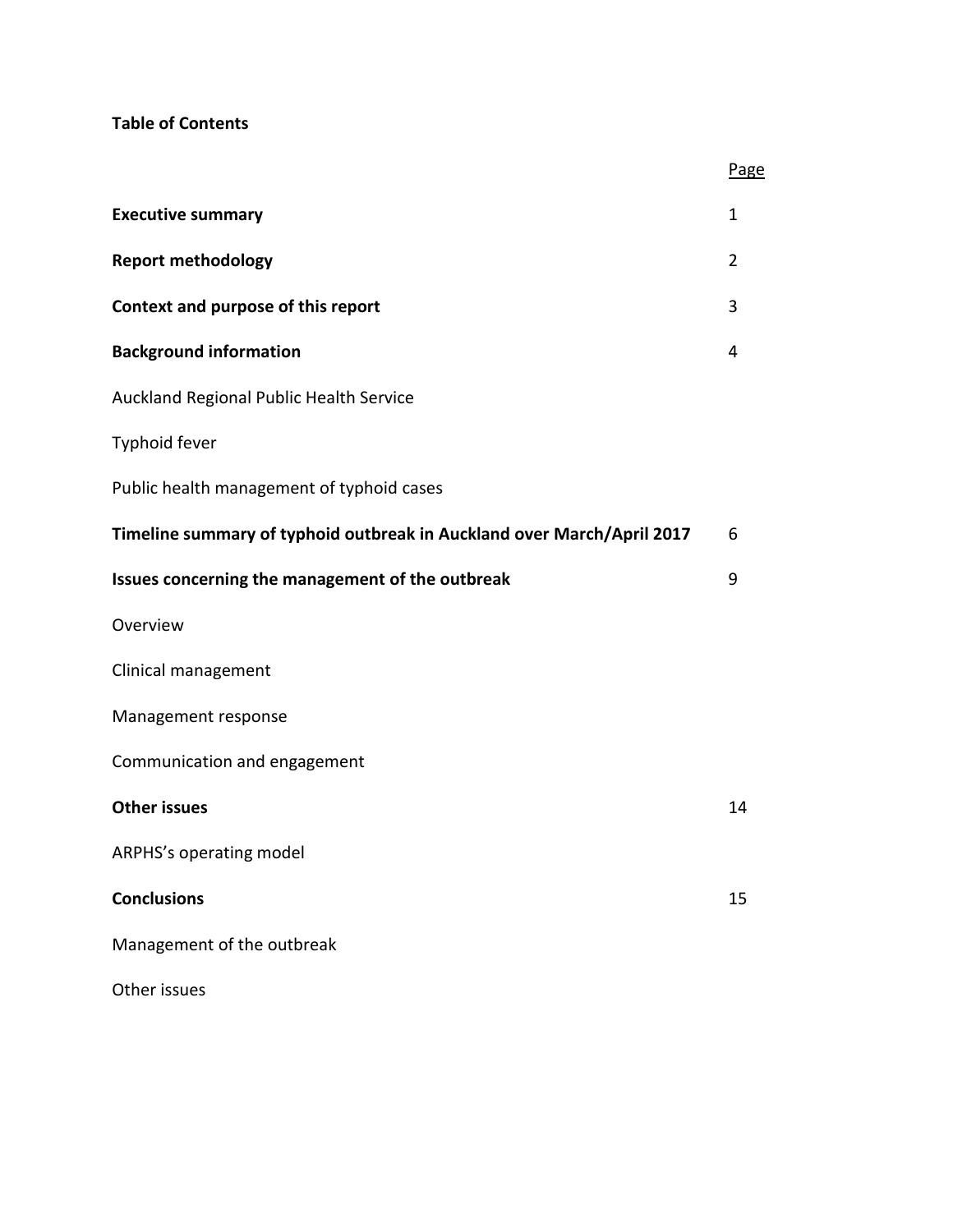| <b>Recommendations</b> |                                                                                           | 17 |
|------------------------|-------------------------------------------------------------------------------------------|----|
| <b>Appendices</b>      |                                                                                           | 18 |
|                        | Appendix 1: Background information on key clinical and professional leads who contributed |    |

Appendix 2: Incidence of typhoid fever in New Zealand

to this report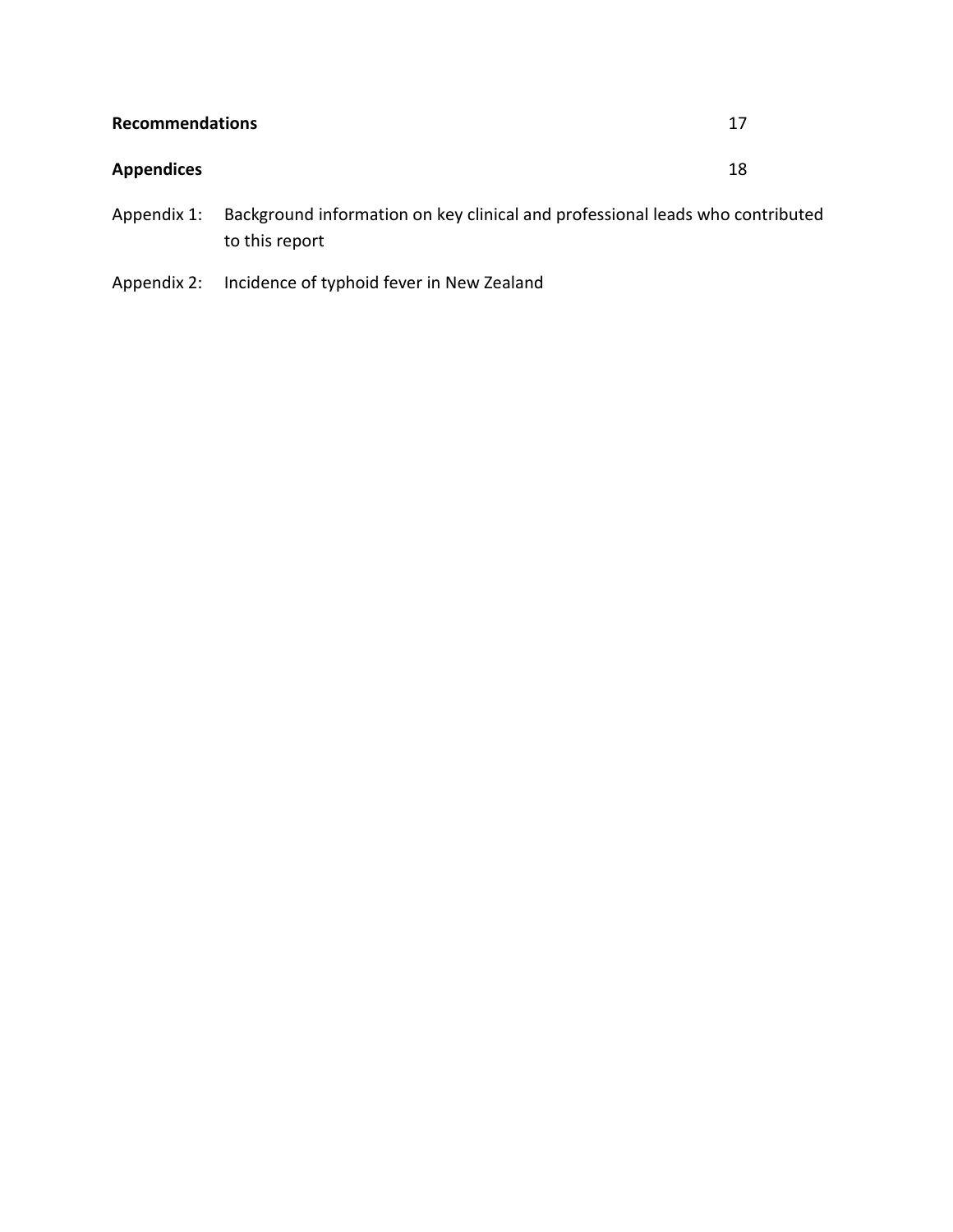## **Executive summary**

This report, prepared at the request of the Ministry of Health, considers how well the Auckland Regional Public Health Service (ARPHS) handled a recent outbreak of typhoid in Auckland and what learnings may be able to be usefully applied to improve its future performance and potentially be of interest and value to other sector colleagues.

Typhoid outbreaks occur from time to time in New Zealand from a combination of local and overseas acquired sources. Most cases occur in Auckland, primarily affecting members of Auckland's Asian and Pasifika communities. ARPHS has well-established systems and protocols in place for dealing with such events.

This outbreak was brought under control relatively quickly. On this occasion, however, there were some shortcomings in how the outbreak was managed, especially in relation to communication and engagement issues.

This report notes a number of learnings for the future, including:

- keeping protocols up to date;
- providing cultural support in any incidence of unexpected death of a Pasifika patient;
- considering the need for a media statement to accompany a Health Professional Advisory (HPA);
- providing increased support for community advisors, including working proactively with community groups; and
- developing protocols for escalating work issues within ARPHS.

Appropriate action is also being taken in respect of certain staff members.

The outbreak also demonstrated weaknesses in relation to ARPHS's culture, management capability and structure.

Steps were already being taken before the outbreak to change and improve ARPHS's culture and strengthen its management capability. There is scope to further strengthen these efforts and also to speed them up by enlisting outside assistance.

There is also scope to strengthen the support ARPHS receives from Auckland District Health Board (ADHB) in respect of communications and human resource practice, along with improved reporting lines between ARPHS and ADHB.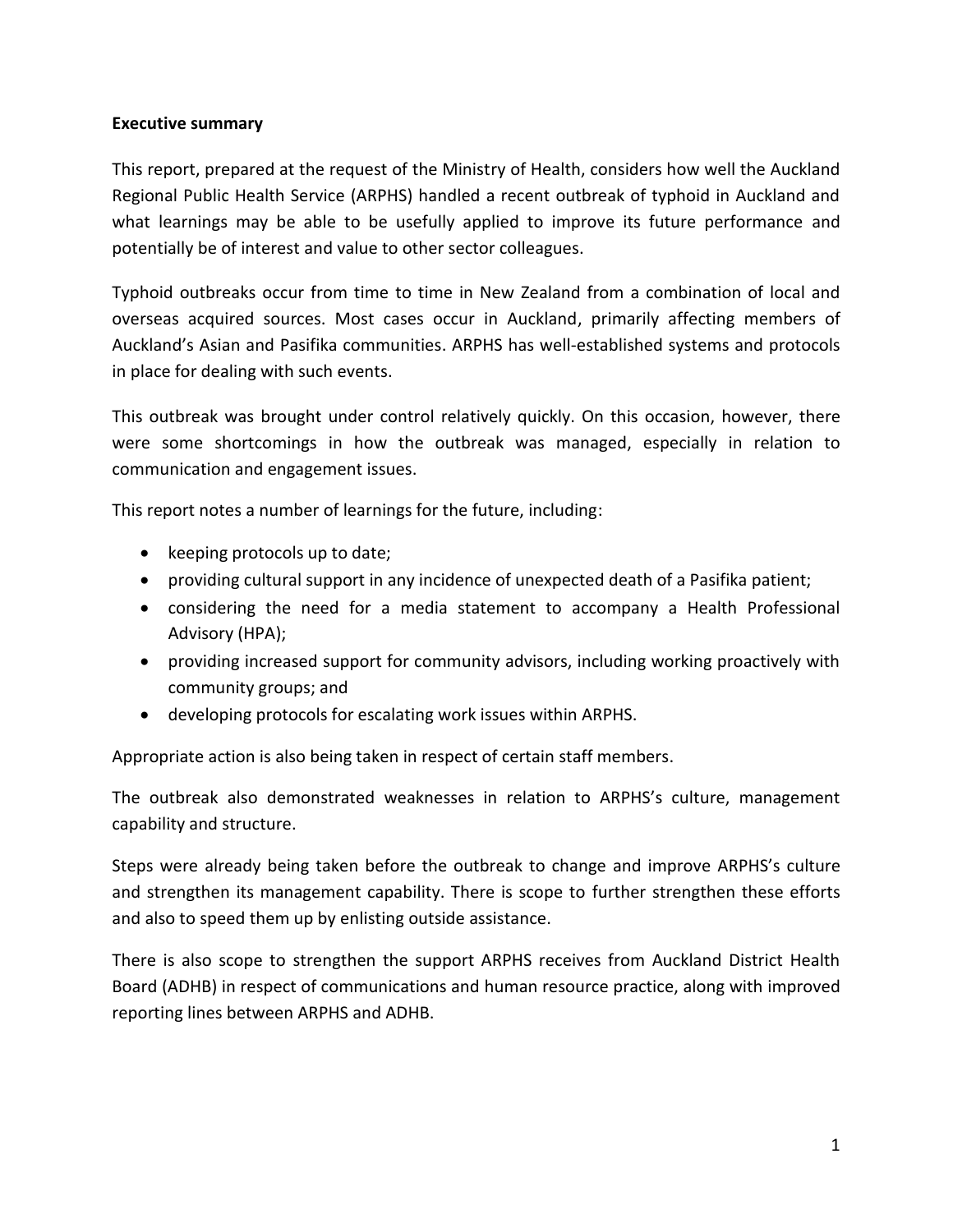## **Report methodology**

This report was prepared by the Office of the Chairman of Auckland, Counties Manukau and Waitemata DHBs on the basis of written inputs provided by key clinical and professional leads across ARPHS and the metro Auckland DHBs. These were requested by the Chief Executive of Waitemata District Health Board (WDHB) in his metro Auckland DHB coordinating role for public health. In preparing some of these inputs, the key leads interviewed or consulted a number of other clinicians and interested persons.

Short background information on the above leads is provided in Appendix 1.

The report was also prepared on the basis on interviews conducted by the Chairman's office with ARPHS's senior management team: General Manager, Jane McEntee; Clinical Director, Dr Julia Peters; and Director Health Outcomes, Simon Bowen (who works across both ADHB and WDHB), to whom the General Manager reports.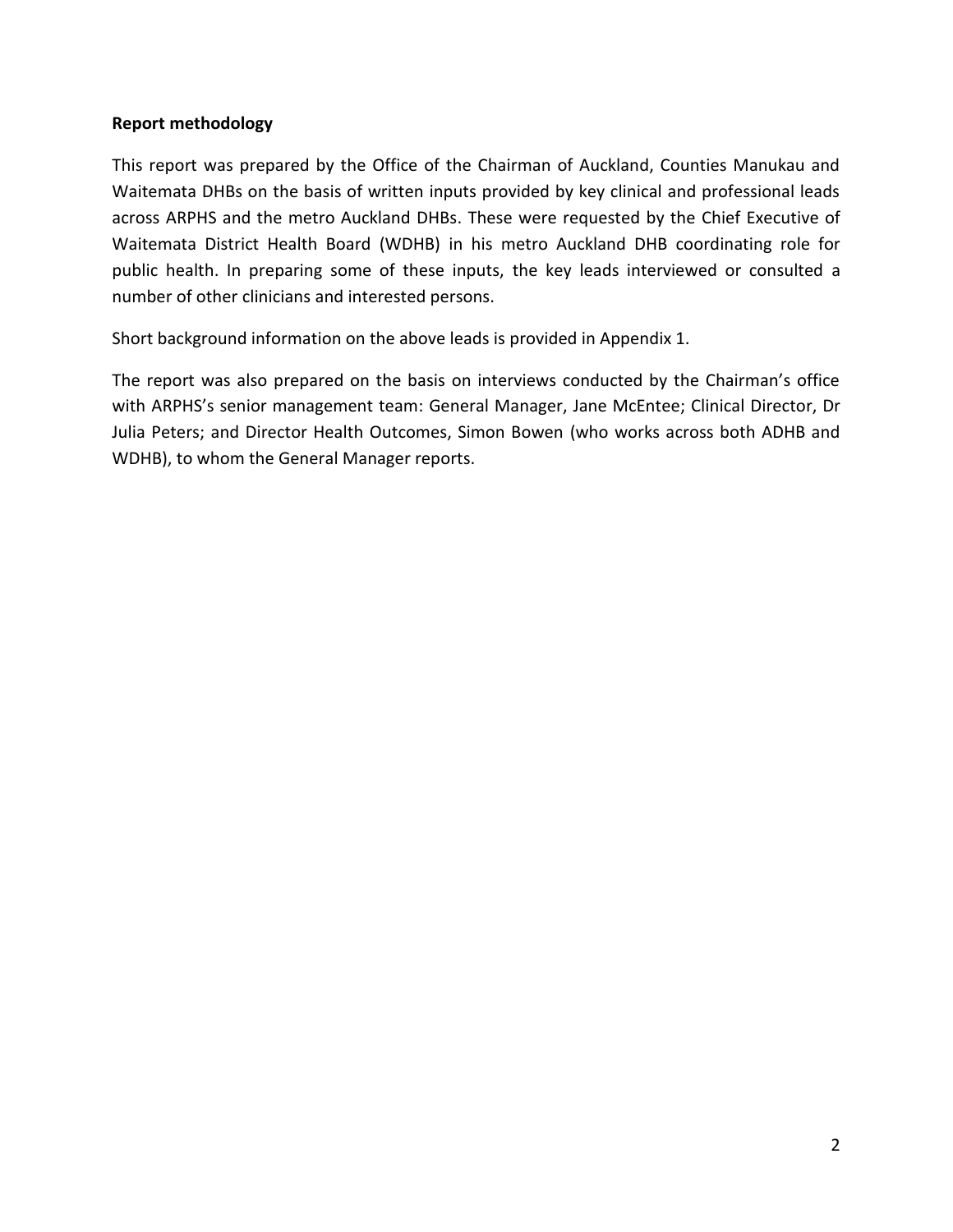### **Context and purpose of this report**

On 21 March 2017, a case of typhoid was notified to ARPHS. Over the following 7-8 weeks, a further 22 cases were notified. In all cases except one, those affected in the Pasifika community made a full recovery. Sadly, one person who had contracted typhoid died after a short period of time in hospital. The person concerned had multiple co-morbidities but it was not known that they also had typhoid until the time of their death.

There were some shortcomings in how the outbreak was managed. While these did not affect the clinical outcome – the outbreak was contained quickly – they served to create undue concern among some members of the public and an impression of an organisation under pressure and struggling to cope.

For serious events such as an outbreak of typhoid fever, it is necessary for health authorities not only to be managing risks to public health expeditiously and effectively but being seen to do so.

As the person with overall responsibility for public health in New Zealand, the Minister of Health also has an expectation that they will be well-briefed on important and emerging public health issues.

This report, which has been requested by the Ministry of Health, is aimed at taking an objective view of ARPHS's performance on this occasion so that the public can continue to have confidence that risks to public health in Auckland are being managed effectively and that ARPHS and possibly other public health units in New Zealand can use this experience to learn about how to improve their performance.

This report is therefore forward looking. Its purpose is neither to establish rights and wrongs, nor to consider the performance of any particular individual. Rather, the focus is on what learnings from this experience may be able to be usefully applied going forward. This is no different from the self-review and continuous improvement processes any high-performing organisation would be expected to undertake.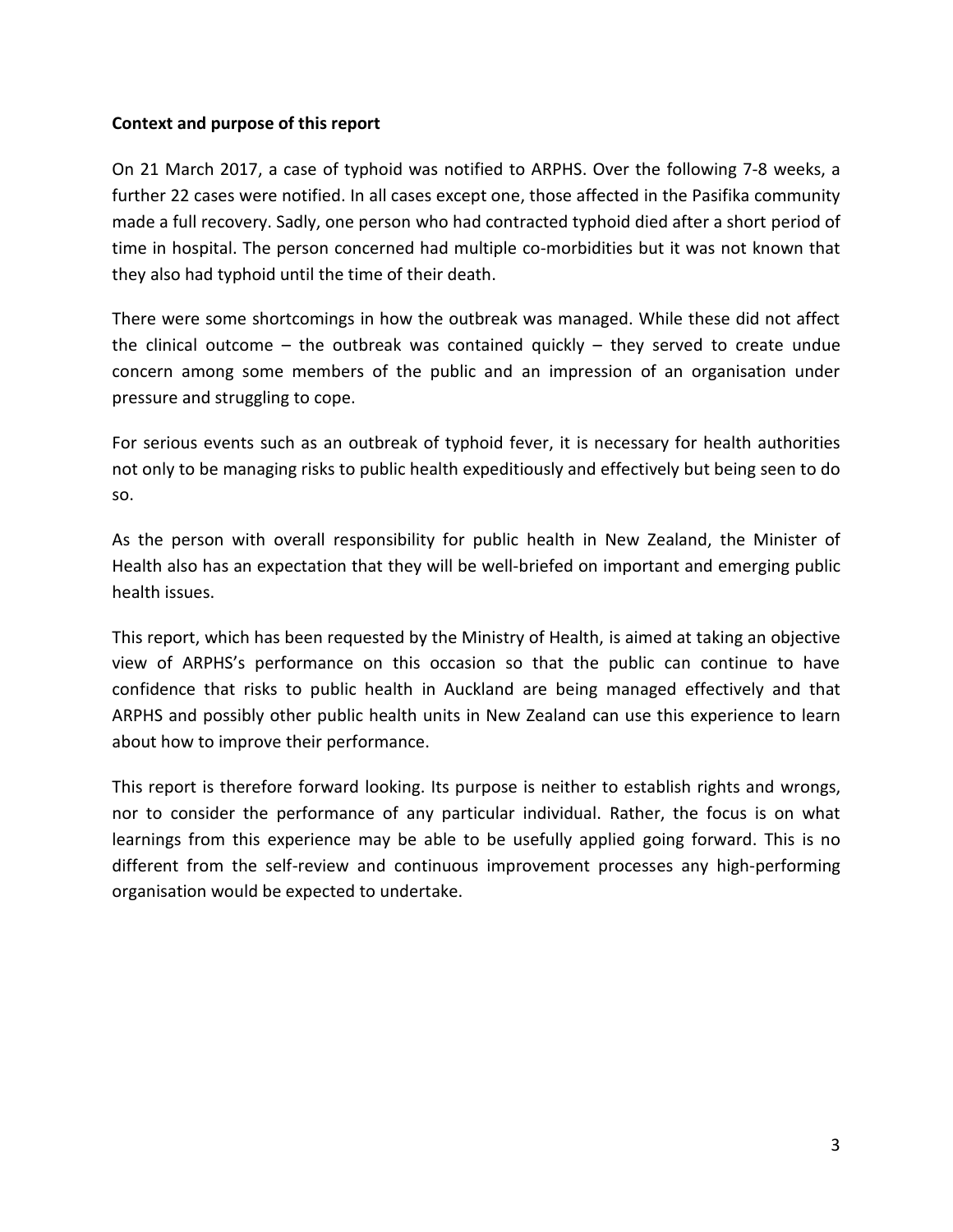## Auckland Regional Public Health Service

ARPHS is a public health organisation serving Tamaki Makaurau's diverse population through health protection, disease prevention and health promotion. It provides public health services to all three metro Auckland DHBs - ADHB, Counties Manukau District Health Board (CMDHB) and WDHB - and the populations they serve.

Its work includes management of typhoid fever, tuberculosis and other notifiable infectious diseases, air/water quality, advice on environmental hazards, border health protection, refugee health, public health policy advice and health promotion, including alcohol and tobacco compliance. ARPHS is active in workplaces and works with a wide range of organisations, including central government agencies, early childhood centres and council and nongovernmental organisations.

ARPHS is funded directly by the Ministry of Health through a public health services contract with ADHB and has a current full-time staffing complement of some 157 people.

## Typhoid fever

Typhoid fever, also known simply as typhoid, is a common worldwide bacterial disease transmitted by the ingestion of food or water contaminated with the urine or faeces of an infected person which contain the bacterium *Salmonella typhi*. In New Zealand, most cases acquire the infection while travelling overseas or through contact with visitors from abroad.

The incidence rate for the Auckland region in 2016 was 1.7 per 100,000 population, over five times the incidence rate for the rest of NZ (0.3/100,000 population). 72 per cent of the typhoid cases nationally have been in the Auckland region over the last five years.

There were 28 typhoid cases reported in Auckland throughout 2016, with sustained numbers from mid-summer to early autumn. Approximately 86 per cent of cases required hospitalisation.

Nearly all cases were of Asian and Pacific ethnicity. The highest incidence rate occurs among Pasifika. There were six locally acquired cases (an incidence rate 0.37 per 100,000 population). All locally acquired cases were from Samoan or Tongan ethnic groups, with the majority of overseas acquired cases of Indian ethnicity.

Further information on the incidence of typhoid fever in New Zealand is provided at Appendix 2.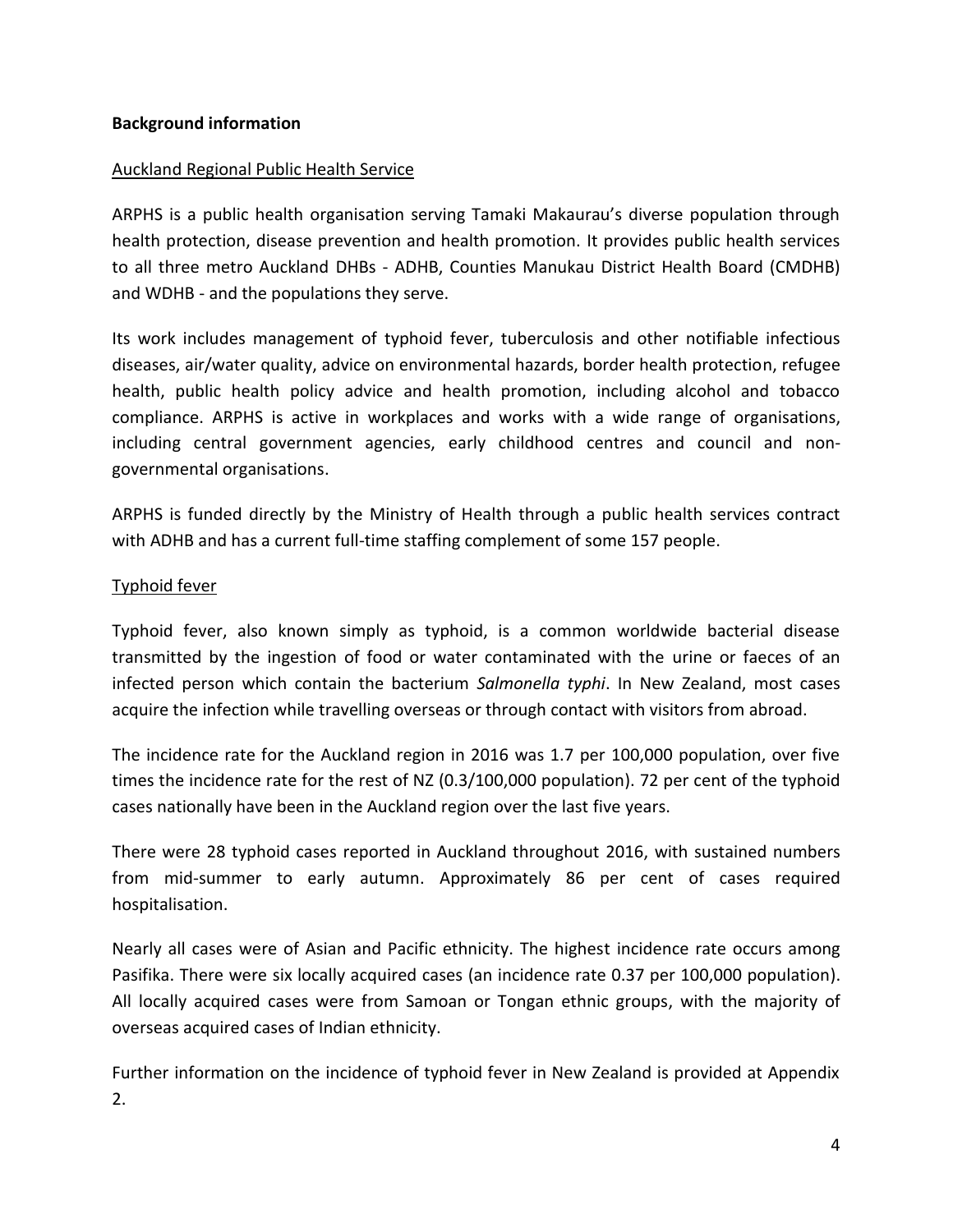## Public health management of typhoid cases

ARPHS has well-established systems and protocols for managing infectious diseases such as typhoid fever. It has an assessment and management team which receives all notifications (in accordance with requirements under the Health Act 1956). These are first triaged and then assigned throughout the service for follow up and management. ARPHS receives around 6,000 notifications annually, a high proportion of which require investigation and follow up.

The usual management of enteric (also known as gastrointestinal) diseases and typhoid specifically is set out in the Enteric Disease Protocol.

The process for managing outbreaks is set out in the Acute Gastrointestinal Outbreak Investigation Protocol. Dedicated outbreak strategies and operational plans are prepared in the case of complex outbreaks.

Enteric diseases such as typhoid are managed within the environmental health team because of the need both to ensure appropriate case and contact management and to investigate potential environmental sources for the disease.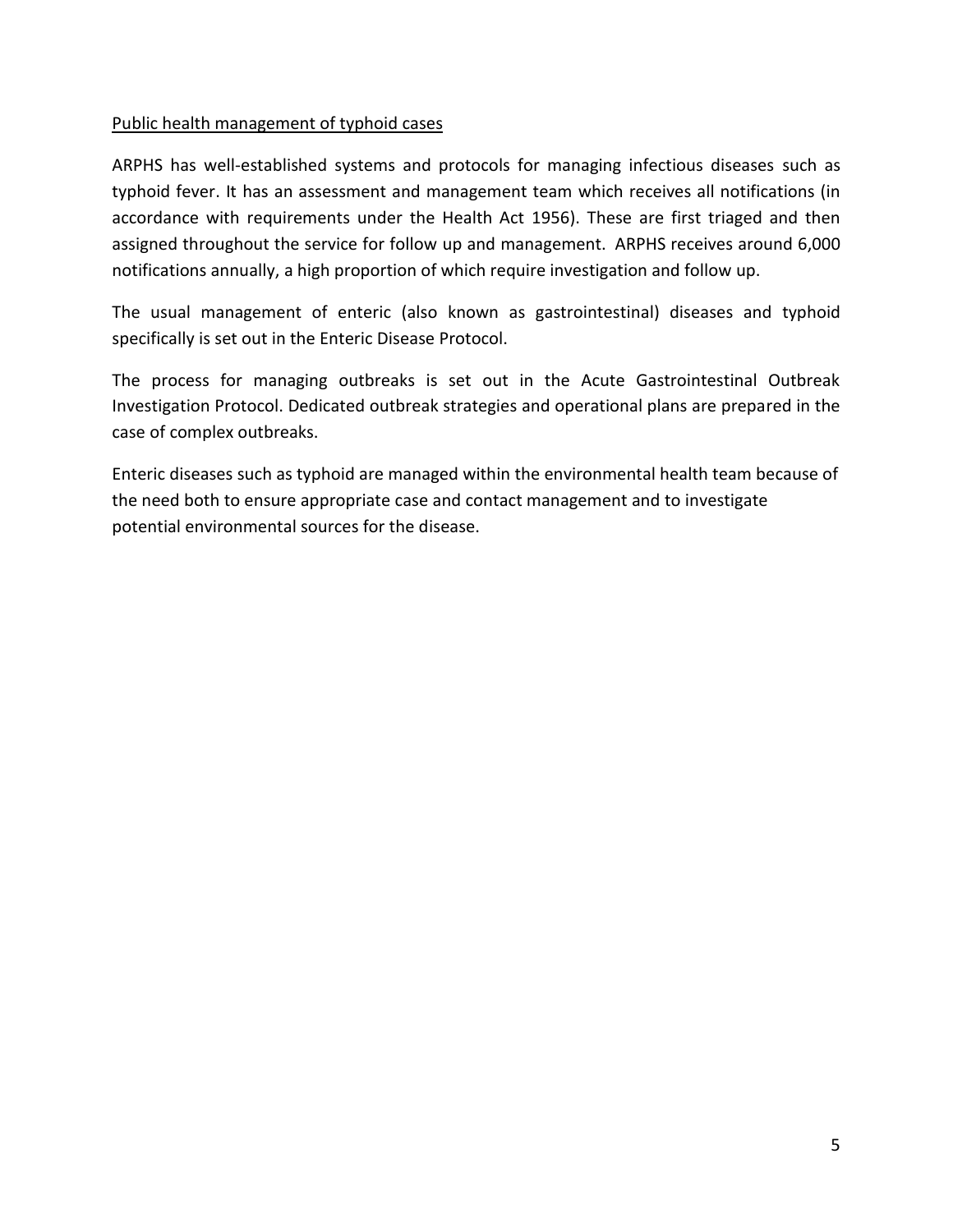## **Timeline summary of typhoid outbreak in Auckland over March/April 2017**

Over the period to 21 March to 20 April 2017, a total of 22 people were confirmed as having typhoid fever (all but two in Auckland).

## 21-27 March

The initial typhoid case (the 'index case') was notified to ARPHS on 21 March [Day 0]. Two more cases were notified over subsequent days, assessed as household contacts. An ARPHS outbreak case manager and a Medical Officer of Health were assigned to the investigation.

On 26 March [Day 5], a fourth case was notified and a connection to a church group was identified.

On 27 March [Day 6], a fifth notification was received.

## 28 March

At an enteric disease meeting on 28 March [Day 7], the above cases were confirmed as a cluster linked to the operation of the church group. The Medical Officer of Health was not present at this meeting as he was in Wellington.

On the same day (28 March), at approximately 1510 hours, ARPHS was notified by Auckland City Hospital that a person with a positive *Salmonella typhi* blood culture had died. The person concerned had multiple co-morbidities and septic shock. The fact that they also had typhoid fever had only become apparent shortly before their death. The family was notified of the typhoid diagnosis by medical staff from Auckland City Hospital.

ARPHS attempted to contact the family of the deceased but this proved not to be possible as the family was at Auckland City Hospital dealing with the patient's death.

LabPLUS subsequently confirmed the notification of typhoid at 1558 hours.

### 29 March

On 29 March [Day 8], the General Manager of ARPHS emailed the Chief Executives of the Auckland metro DHBs with an update on the four outbreaks it was managing (mumps, measles, malaria and typhoid). The fact that a death had occurred the previous day was noted in the email.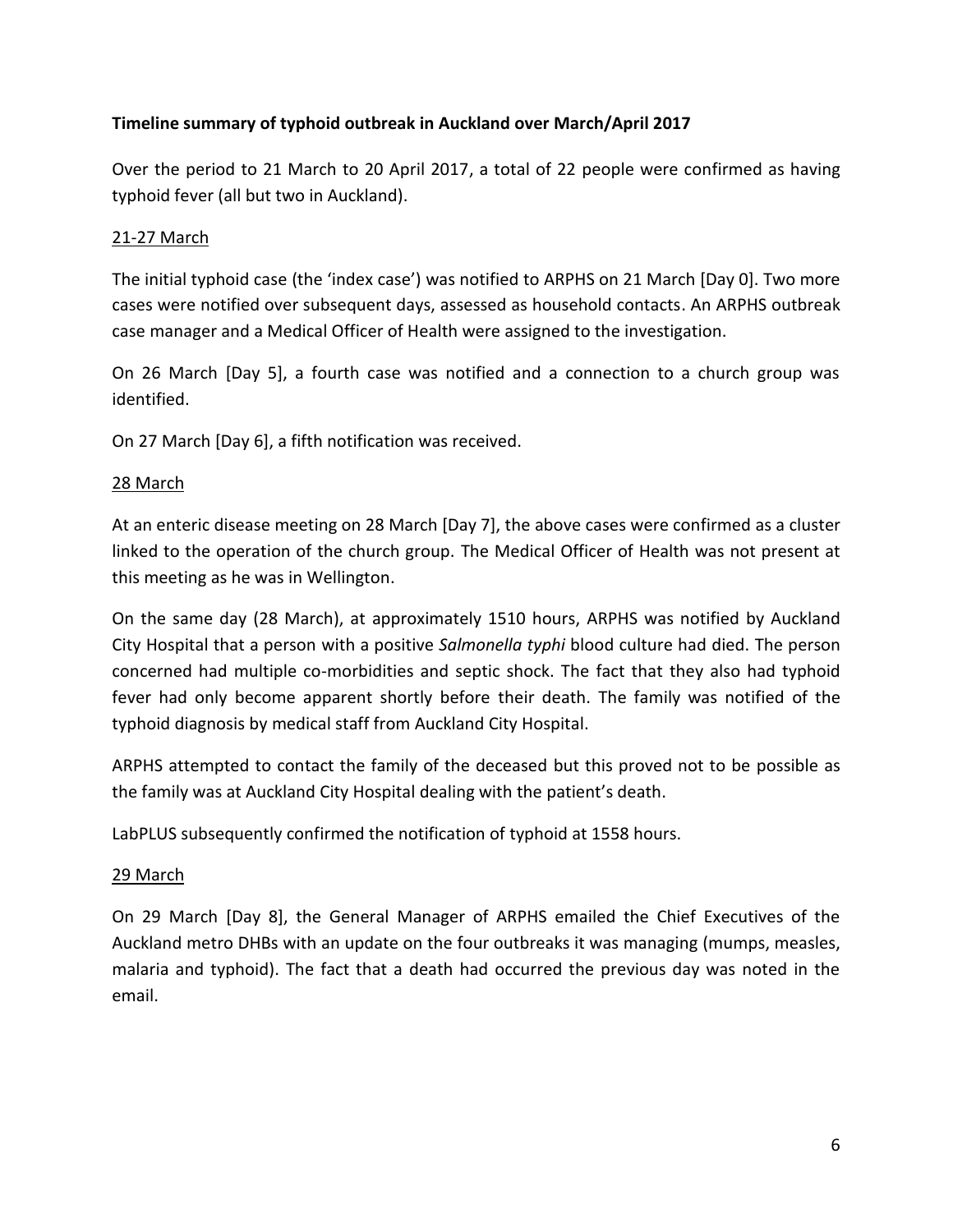ARPHS staff visited a family member of the person who had died, conducted an interview and that evening arranged for three children at the house to be admitted to Starship. ARPHS staff also visited the church Minister's house and requested a list of congregation members (to facilitate comprehensive contact tracing).

## 31 March

On 31 March [Day 10], ARPHS's Communications Manager was informed of the outbreak and prepared an HPA for all health professionals across the Auckland region for distribution.

At 1400 hours, ARPHS distributed the HPA to health professionals across the region and a media statement was released at 1700 hours. A Medical Officer of Health remained until 1900 hours to answer media calls.

In view of the media interest this statement generated, the Director of Public Health at the Ministry of Health contacted the Clinical Director and the on-call Medical Officer of Health in the evening of 31 March and on 1 April to receive further information.

ARPHS staff visited the church Minister on 31 March but he was not at home. He later responded to the message he had been left (at 2100 hours).

## 1-3 April

In response to the church Minister's call the night before, ARPHS's Pacific advisor went to the church Minister's home early on 1 April [Day 11]. The church Minister advised that he was conducting the funeral on 2 April and that a burial service would take place in the morning of 3 April. He indicated that he would be happy to assist with encouraging members of his congregation to engage fully with the outbreak investigation, including the provision of faecal specimens, once the services had concluded.

There were further media communications in the afternoon of 1 April which were referred to the Clinical Director and General Manager.

## 3 April

On 3 April [Day 13], a decision was made to initiate an ARPHS incident management structure using CIMS (coordinated incident management system) roles.

Additional support was provided to ARPHS including senior communications staff, public health consultants and a registrar, health protection officers and cultural support from the ADHB/WDHB Pacific Health team.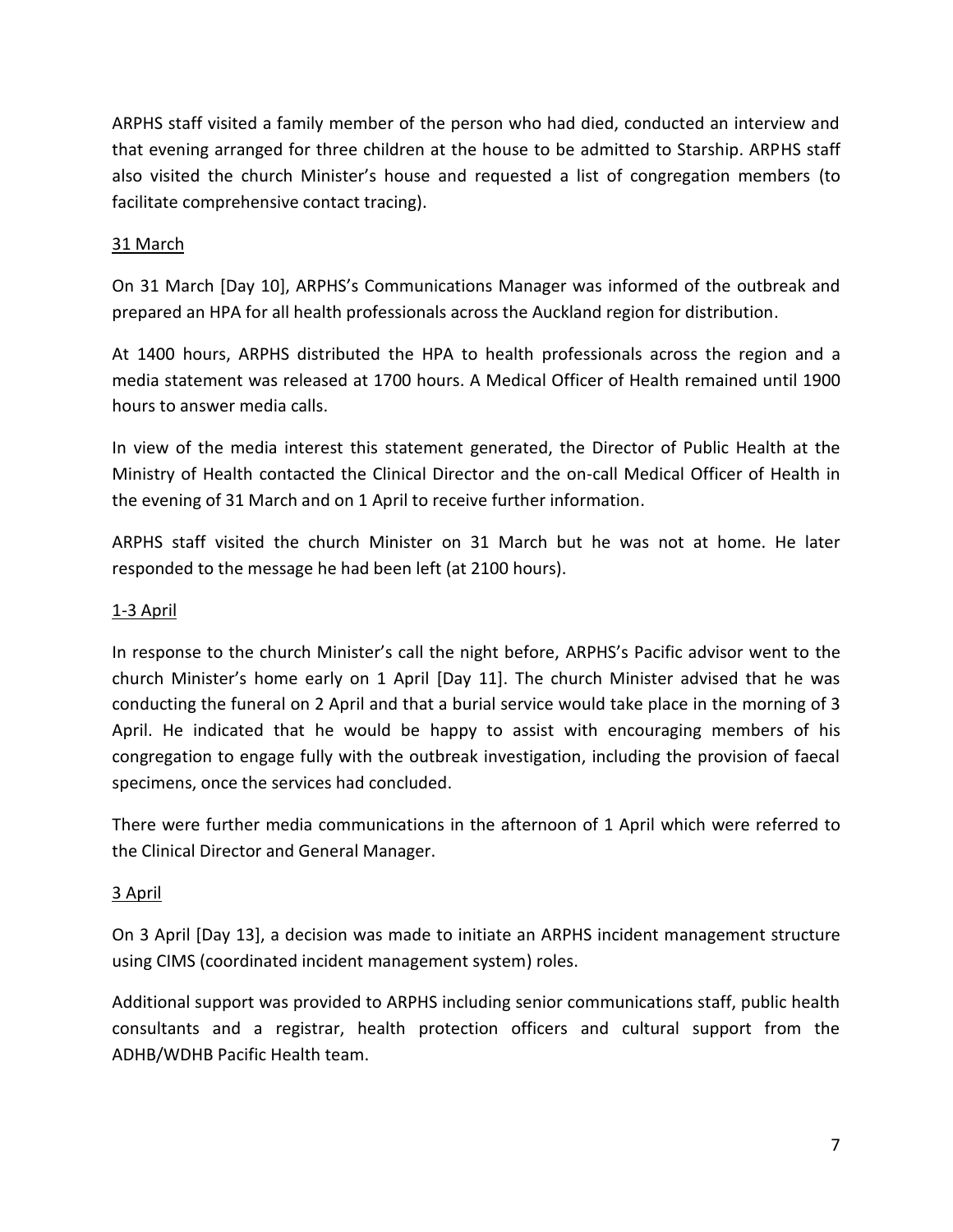Requests were also made to the Ministry of Health and to other public health units. Two medical officers of health were provided for short periods, although neither the Ministry nor most public health units were able to release staff due to work pressures of their own.

As at 23 May 2017, two new cases associated with the Auckland typhoid outbreak had been identified (in Palmerston North), bringing the number of confirmed cases to 24.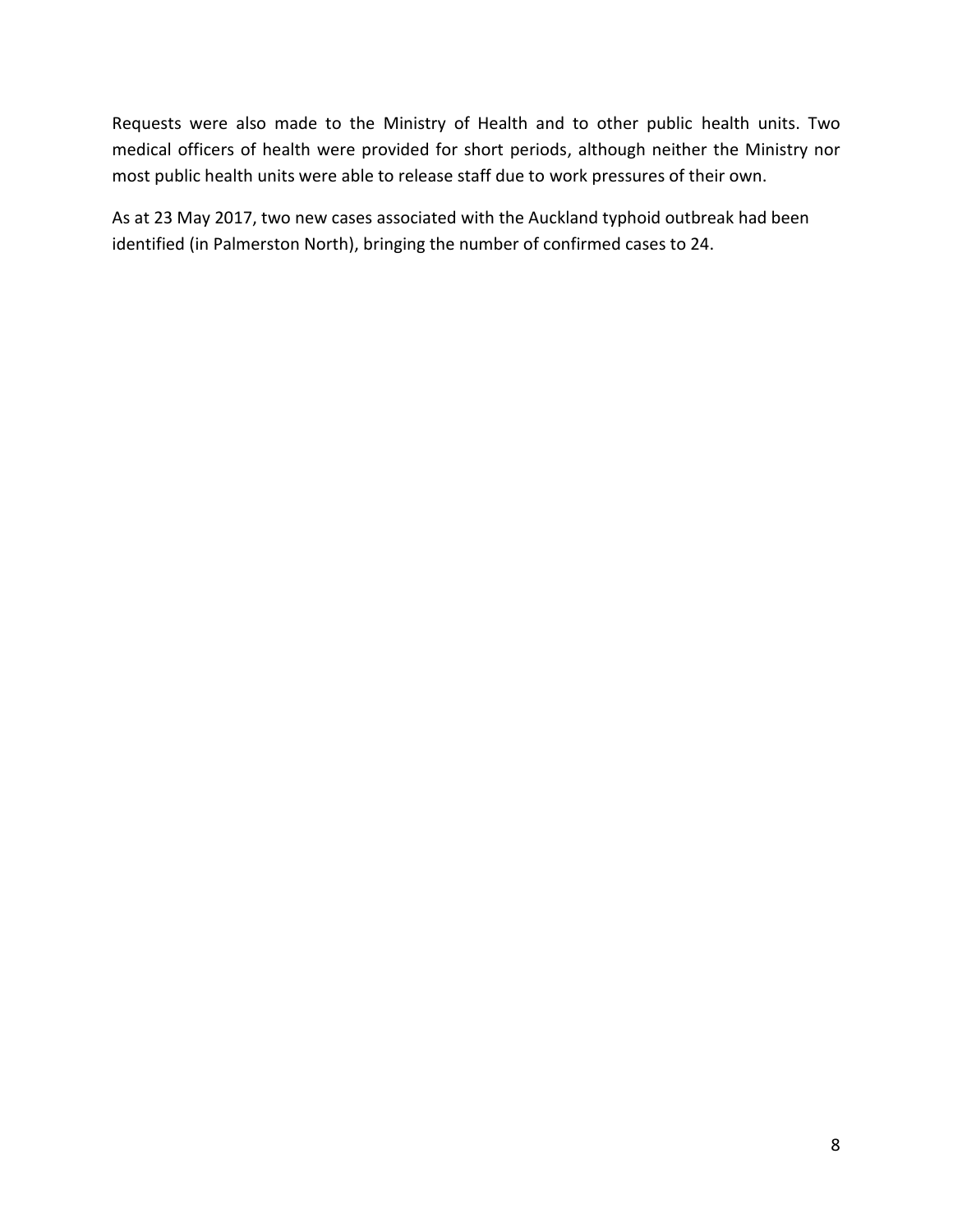## **Issues concerning the management of the outbreak**

### Overview

A number of issues need to be reflected on to consider what improvements, if any, should be made to the way such outbreaks are managed in future.

These comprise:

- 1. Issues relating to clinical management. Did ARPHS achieve the outcome it was seeking in managing the outbreak? Do the relevant protocols (the Enteric Disease Protocol and the Acute Gastrointestinal Outbreak Investigation Protocol) remain fit for purpose? How well did Auckland City Hospital care for the person who sadly died?
- 2. Issues relating to ARPHS's management response. How effectively did ARPHS manage its response to the outbreak?
- 3. Issues relating to communication and engagement. How well did ARPHS communicate with health professionals? How well did it communicate with the general public via the media and other channels? How well did it communicate with key stakeholders, principally the Ministry of Health? How well did ARPHS communicate and engage with individuals and communities affected by the outbreak?

Each of these issues is considered in turn below.

### Clinical management

ARPHS's role includes protecting the Auckland public from communicable diseases.

At the time of the typhoid outbreak, ARPHS was managing four other outbreaks (mumps, measles, malaria and legionella). Its medical team had recently been depleted by resignations of key public health specialists and staff absences due to leave or sickness.

From a clinical perspective, the outbreak was, nevertheless, managed successfully. As Table 1 below shows, the epidemiological curve of the outbreak conforms to what is desired in any outbreak, i.e. a short period in which notifications rise, peak and fall. In other words, the outbreak was brought under control in a short period of time.

The two cases that were subsequently reported in Palmerston North were linked to the same families and church group as the other cases associated with the outbreak and reinforce the importance of continued vigilance and follow up. They have been successfully managed.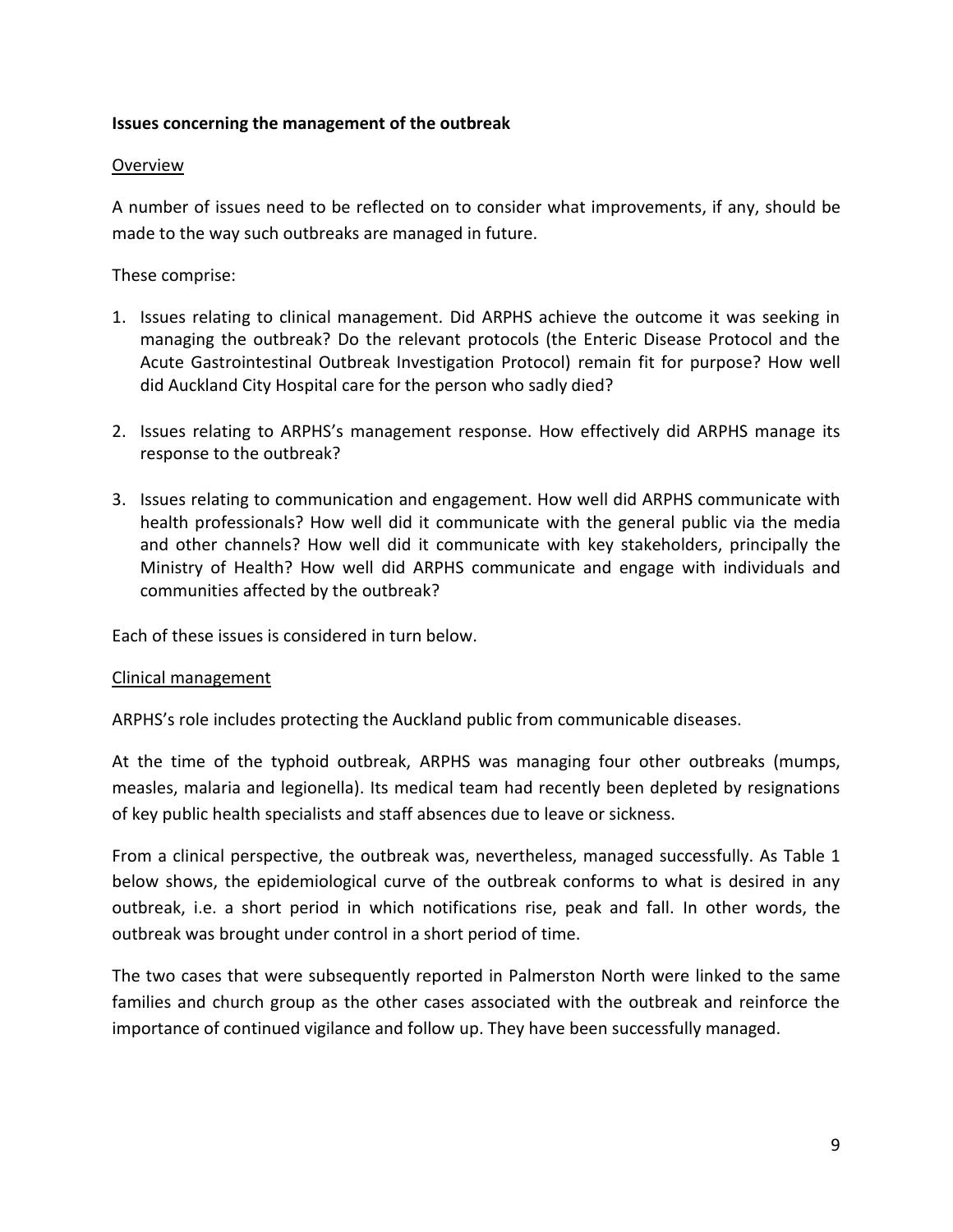The two protocols which guided the clinical response to the outbreak (the Enteric Disease Protocol and the Acute Gastrointestinal Outbreak Investigation Protocol) were followed. It is usual practice to check that protocols remain fit for purpose after an outbreak and this should be done in this instance.

In managing an effective response to the outbreak, ARPHS developed an outbreak strategy and an operational practice which augmented and customised the above protocols to the particular needs of the situation, e.g. in supporting GP visits and providing vouchers for those affected in the Pasifika community.

ARPHS's work is becoming increasingly reliant on such protocols and it will be important that all of the protocols it uses are kept up to date.

The clinical management of the person who sadly died was appropriate, as were the frequency and quality of conversations with the family. There is an opportunity, however, for DHBs to consider providing Pasifika support in any instance of unexpected death of a Pasifika patient, especially if there are likely to be ongoing procedures such as screening following death. In such circumstances, early communication between DHB Pasifika support staff and ARPHS would greatly assist the family.

*Table 1: Epidemiological curve of the outbreak (note: excluding two subsequent cases reported in Palmerston North)*

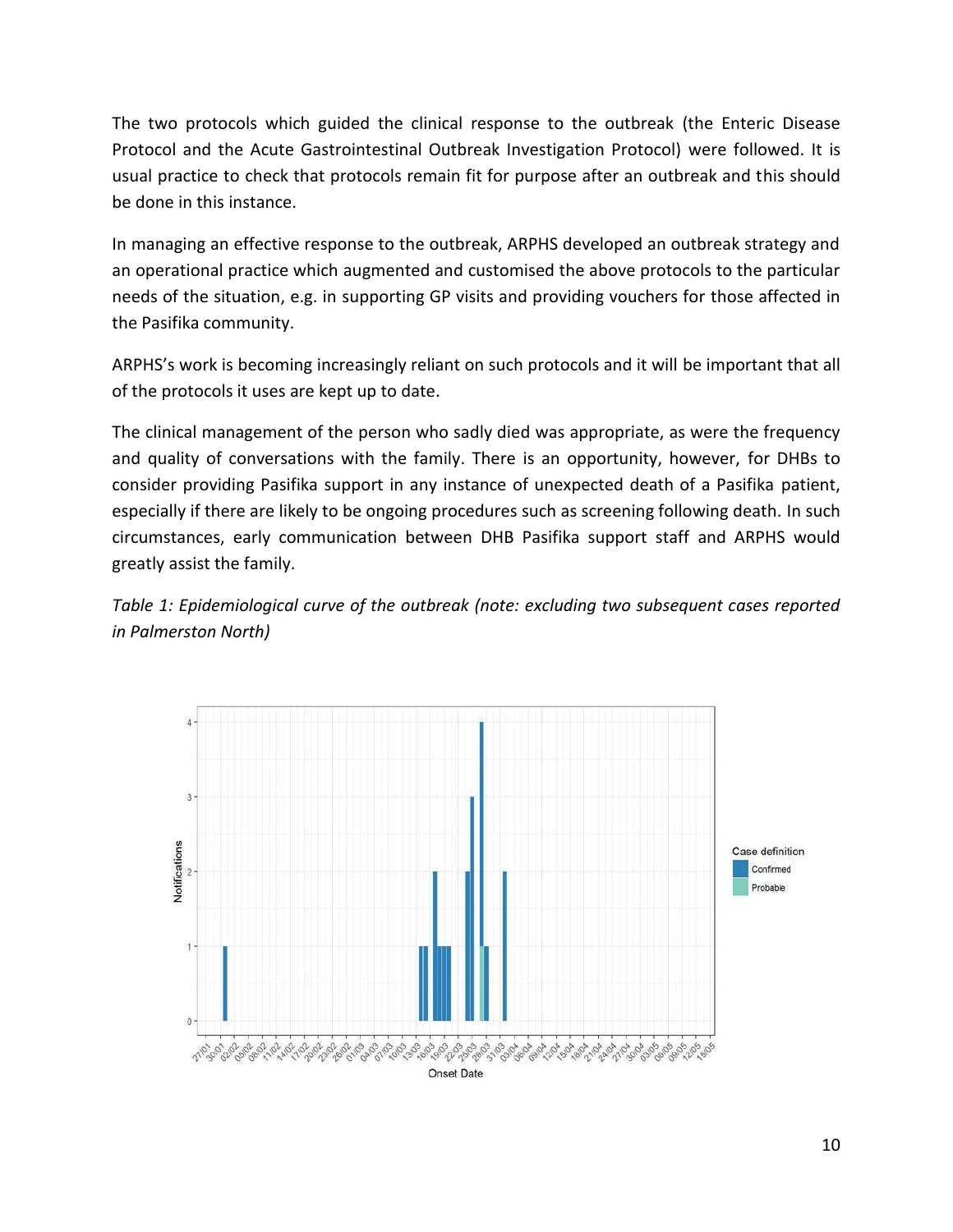## Management response

When the typhoid outbreak occurred, strategic and operational leads were assigned to lead ARPHS's response. These positions were filled by two respected medical professionals working within ARPHS, supported by an operations team including a Pasifika advisor.

In the early stage of the outbreak, it was assumed that the outbreak was confined to certain members of a particular family. For this reason, the strategic lead (a Medical Officer of Health) did not see a need to cancel plans to attend a training course in Wellington. When circumstances changed, fog in Wellington delayed his return to Auckland.

The General Manager and Clinical Director are normally able to arrange their absences from the office so that one of them is always present. This was the case in the early stages of the outbreak. Later on, however, both the General Manager and the Clinical Director were absent. It would be desirable for clear guidelines to be developed to ensure that a certain number of senior staff are always on hand to deal with any outbreaks that may occur.

It quickly became apparent that the outbreak was actually larger in scale than first thought, potentially affecting members of a local church group as opposed to a single family. Nevertheless, there was a delay in escalating management of the outbreak within ARPHS and notifying senior management of the ADHB that a death had occurred in the context of an outbreak of a communicable disease.

As noted above, the delay in escalating matters did not appear to affect the clinical management of the outbreak adversely but it arguably made a complex situation more challenging than it needed to be, especially with respect to communication and engagement matters.

It is not entirely clear why this delay occurred but it appears to be related to a combination of circumstance and judgement. Nevertheless, senior managers not only have a responsibility for establishing clearly defined roles but ensuring that staff understand and follow what is expected of them, including the parameters within which they are expected to operate. With the benefit of hindsight, closer senior management attention from the outset would have been desirable.

## Communication and engagement

There are a number of strands to how well ARPHS communicated and engaged throughout the outbreak. The strands are:

- communication with health professionals
- communication with the general public via media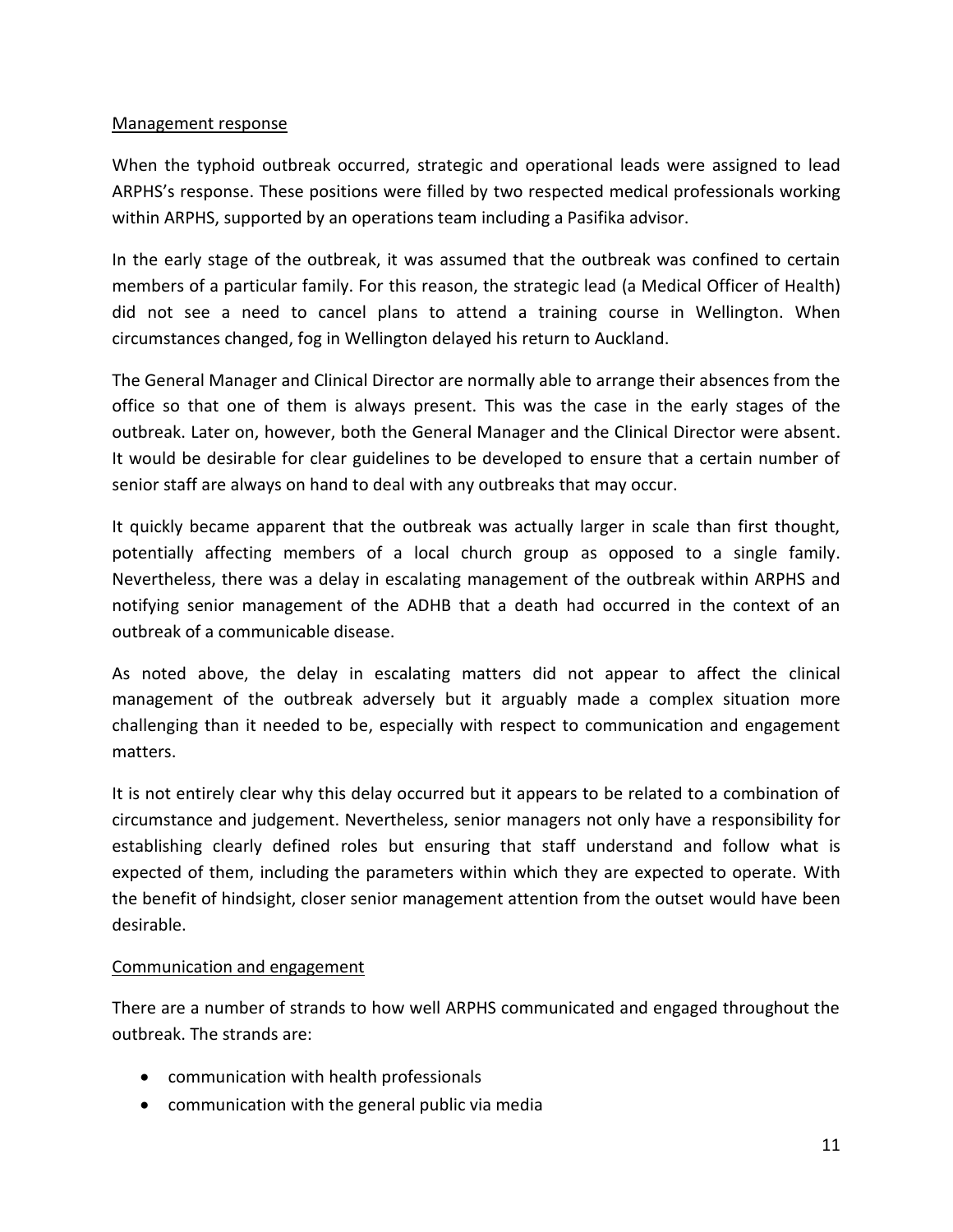- communication with key stakeholders, principally the Ministry of Health
- communication and engagement with those affected by the outbreak in the Pasifika community.

## *Communication with health professionals and the general public via the media*

As noted above, ARPHS became aware that a patient with typhoid had died at Auckland City Hospital on 28 March. It was not until 31 March, however, that ARPHS's communications team was brought into discussions with ARPHS medical staff about the need to issue a formal HPA.

The objective of the HPA was to ask medical personnel across the metro Auckland region to be vigilant for potential cases of typhoid. This was issued to the three metro Auckland DHB communications directors on 31 March at 1400 hours (a Friday). The advisory was issued to a large external recipient list shortly afterwards. A media release about the outbreak was issued on 31 March around 1700 hours.

The relatively late involvement of the communications team and the decision to release a media statement late on a Friday afternoon with no apparent plan for how media enquiries would be handled over the weekend point to the inexperience of those concerned and, more fundamentally, issues of culture and management practice.

It should be noted that it is not usual practice to issue a media statement on the back of an HPA. This reflects a view held by senior officials in ARPHS that information about outbreaks does not necessarily need to come to the attention of the wider public and that it is generally best to be reactive rather than proactive in making information available. This view would not appear to be consistent with how open government is generally being interpreted in the wider State sector and should be reconsidered.

### *Communication with the Ministry of Health*

Although a member of ARPHS's medical staff had been in contact with the Ministry of Health about the outbreak early in the day on 31 March, it appears that a clear sense of the developing situation was not conveyed to the Ministry, the consequence of which was that the Minister of Health was not informed of the matter when news reports in response to the media statement started to surface. In addition, ARPHS neglected to copy the media statement to the Ministry of Health.

The handling of this aspect points to the inexperience of those concerned but again it raises issues about managerial oversight and supervision.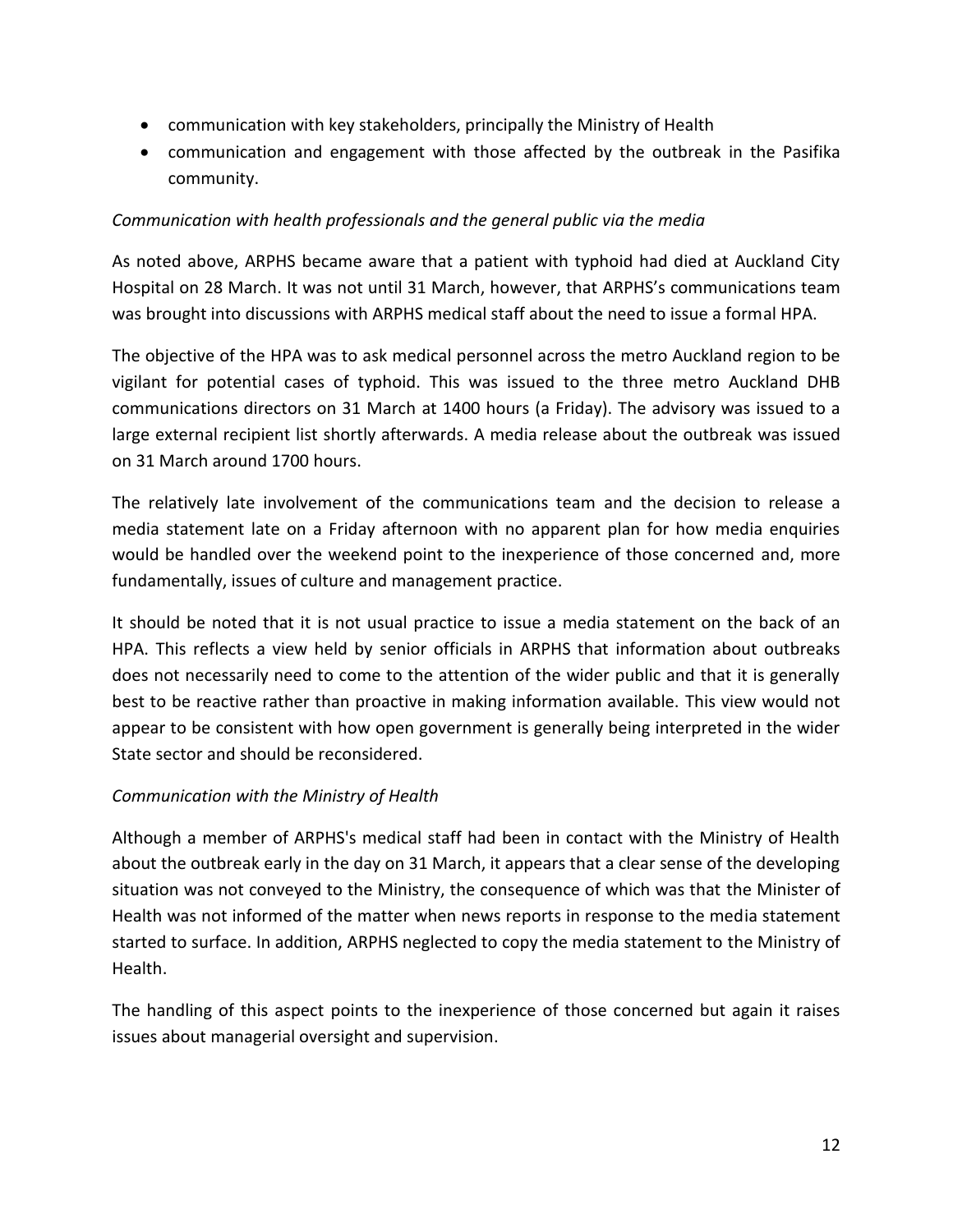Over the weekend, ARPHS staff responded to enquiries from the Ministry of Health and the Minister of Health's office. A media update was emailed to various media organisations and placed on ARPHS's website. Unfortunately, however, ARPHS's communications lead could not be contacted, which led to an inappropriate delay in responding to media enquiries.

## *Communication and engagement with those affected by the outbreak in the Pasifika community*

As noted in the timeline above, various attempts were made to contact the Minister of the church group in an effort to ensure that members of the group could be contacted, tested and, where necessary, treated. With the benefit of hindsight, it would have been better to work directly with senior members of the church group rather than the Minister who was busy attending to the various services for the person who had died.

When contact was made, it proved difficult to arrange samples so that members of the group could be tested for possible infection. Communication was in Samoan, which further complicated matters.

There is sometimes a difficult but important balance to be struck between respecting cultural values and sensitivities of particular groups in the community and safeguarding the health of the wider public. Being able to strike an appropriate balance and, more importantly, gain the support of the community concerned is something that requires considerable skill and personal credibility.

The Pasifika community is an extremely broad grouping, involving more than 30 languages. It is unrealistic to rely on a single individual to be able to work effectively across all these groups. An issue for ARPHS to consider, therefore, is how to increase support for its community advisors in particular situations. Options include reaching out to DHB-based Pacific Health teams or coopting senior community leaders to assist, as required. In addition, there would be merit in ARPHS working proactively with community groups, for example by attending meetings of the Healthy Village Action Zone (HVAZ) funded by the ADHB/WDHB Pacific Health team.

Having such support is particularly important where there is an unexpected death as ongoing procedures such as screening are likely to be required, which will need to be explained to the family and others involved, such as the funeral director.

While every effort needs to be made to work with the community and gain its trust and support, there will be occasions where progress cannot be made or cannot be made quickly enough to protect the wider public. In such circumstances, ARPHS should be prepared to use its regulatory powers. Clear criteria need to be established for using such powers, assuming they have not been already.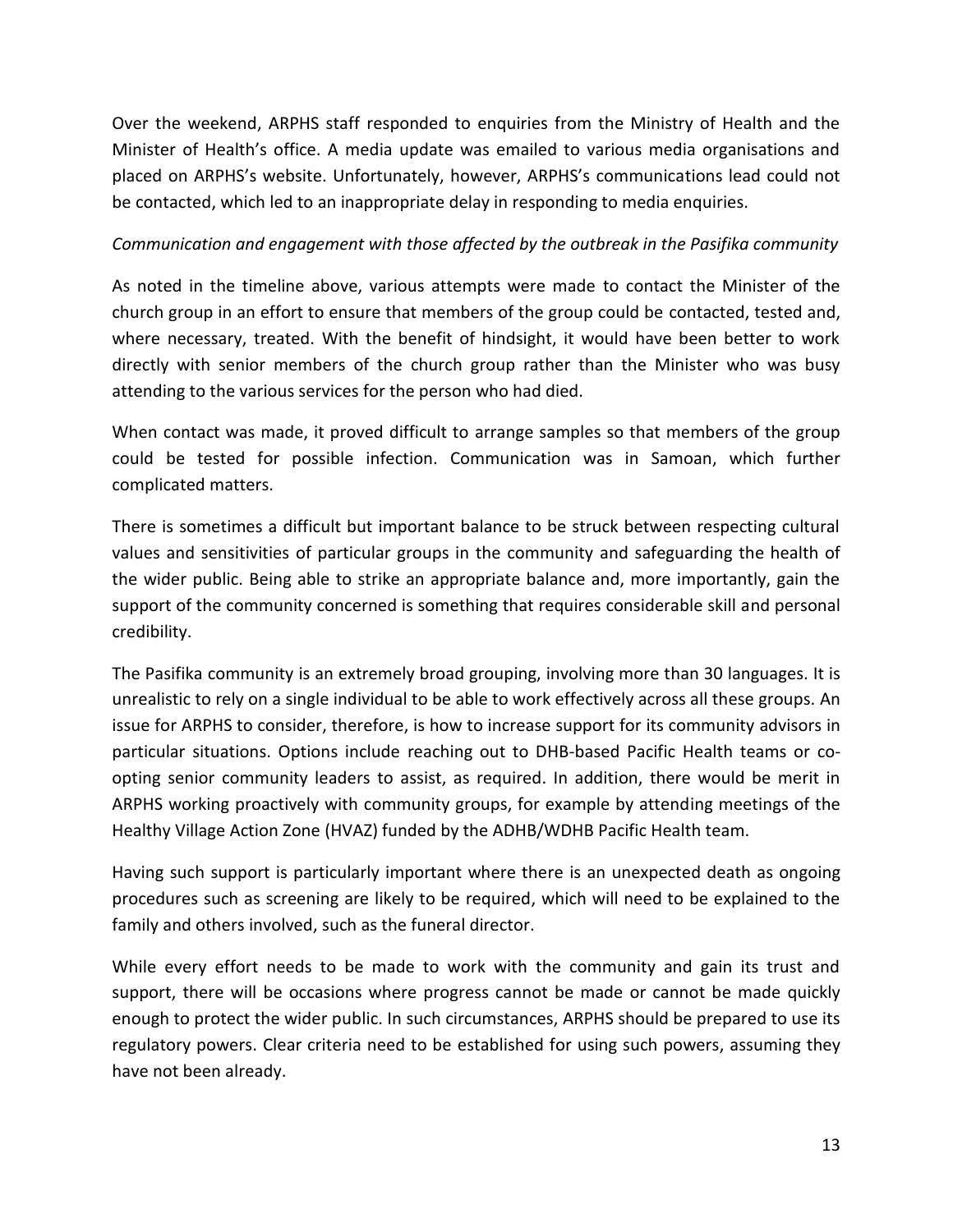#### **Other issues**

#### ARPHS's operating model

ARPHS's operating model is how the organisation delivers on its purpose and business strategy. It covers such issues as ARPHS's culture, management capability, structure and level of support from other parts of the metro Auckland DHB system.

As previously noted, ARPHS is funded by the Ministry of Health through a public health services contract with ADHB. ADHB employs ARPHS staff and provides day-to-day support for its operations.

ARPHS is headed by a General Manager and a Clinical Director who report to the Director Health Outcomes who works across both ADHB and WDHB. The Director reports to the Chief Executive of WDHB who has a coordinating role for public health for the metro Auckland DHBs.

Reporting to the General Manager are several managers with portfolio responsibilities and specialist advisors responsible for liaising with Maori and Pasifika communities.

The General Manager is currently in the process of strengthening parts of ARPHS's operating model. This is being driven in part by necessity since a number of experienced public health professionals have recently resigned from ARPHS and ARPHS is carrying some vacancies. But the process is also being driven to improve management capability within ARPHS and to change and improve ARPHS's culture which tends to be inward-looking.

There is a general shortage of people who can work effectively in public health and recruiting to vacant or new positions is challenging. Like many organisations, ARPHS also faces the challenge of finding managers who are effective both as managers of people and managers of the particular business of the organisation.

As a ring-fenced organisation within the wider Auckland health system, ARPHS is also vulnerable both to being and feeling isolated. In discussions about the outbreak, a culture of 'we can manage' was detected (when in fact people were struggling). The failure to escalate issues relating to the typhoid outbreak noted above is a reflection of this mind-set.

Bringing ARPHS more closely under the wing of ADHB for operational support would go a long way to reducing this sense of isolation and improving ARPHS's capability in the areas discussed in this report.

There are two particular opportunities for doing this: support with respect to communications and human resource practice.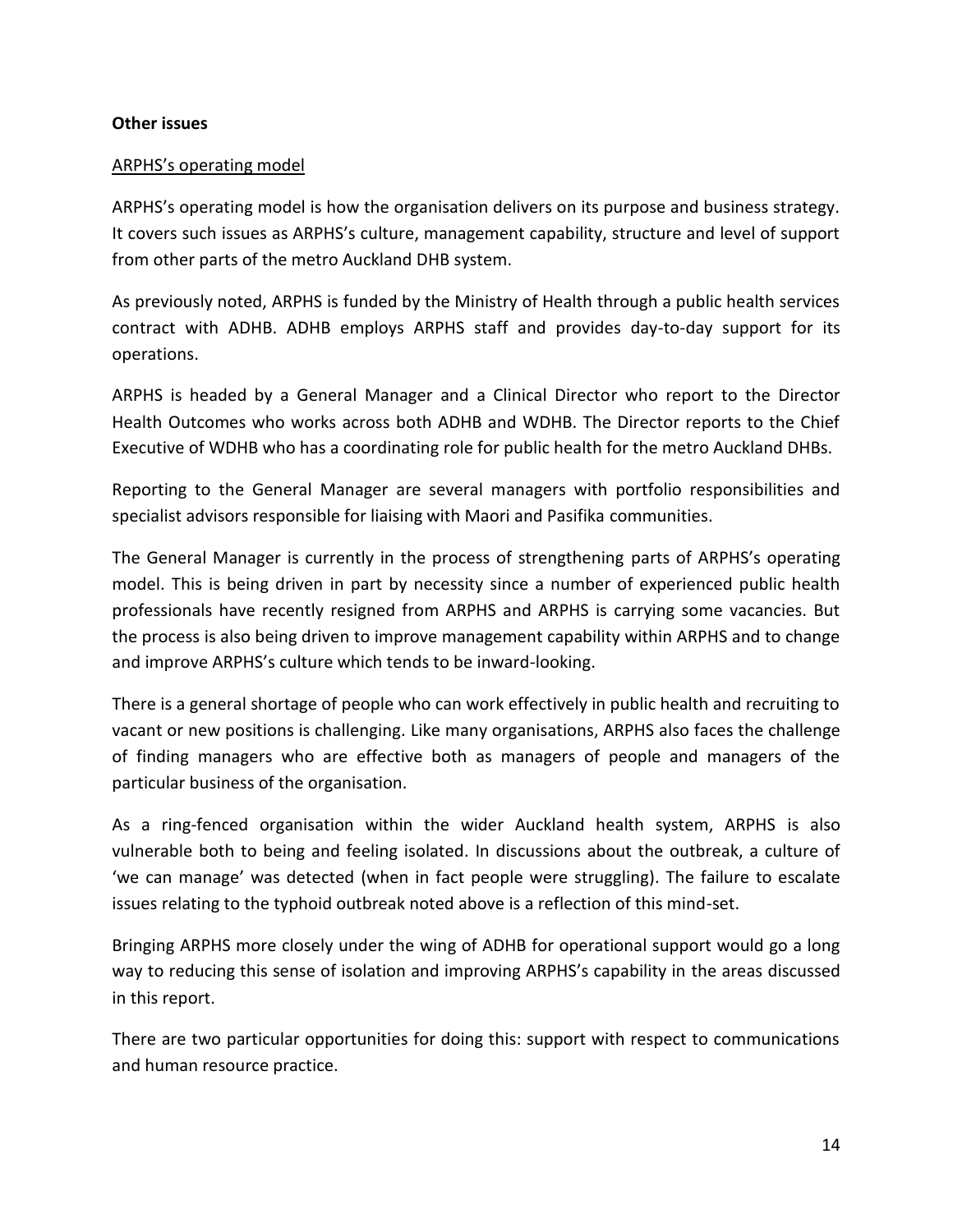## **Conclusions**

### Management of the outbreak

The typhoid outbreak was a dynamic, evolving situation involving groups that were not easily reached.

From a clinical management perspective, ARPHS performed well. The outbreak was brought under control relatively quickly.

From a wider management perspective, however, there were shortcomings in ARPHS's performance, especially with respect to communication and engagement issues which should have been escalated earlier.

This report notes a number of learnings for the future, including:

- keeping protocols up to date;
- providing cultural support in any incidence of unexpected death of a Pasifika patient;
- considering the need for a media statement to accompany an HPA;
- providing increased support for community advisors, including working proactively with community groups, for example by attending meetings of HVAZ funded by the ADHB/WDHB Pacific Health team; and
- developing protocols for escalating work issues within ARPHS.

Appropriate action is also being taken in respect of certain staff members.

### Other issues

### *ARPHS's operating model*

The outbreak also demonstrated weaknesses in relation to ARPHS's culture, management capability and structure.

Steps were already being taken before the outbreak to change ARPHS's culture and strengthen its management capability. There is scope to further strengthen these efforts and speed them up by enlisting outside assistance.

One option for addressing these issues in a timely and comprehensive manner would be to enlist outside help in diagnosing particular changes needed to ARPHS's operating model. In this respect, it would be useful to tap into the experience of other public health bodies and nonhealth agencies managing risks, for example MPI's experience in managing biosecurity incursions.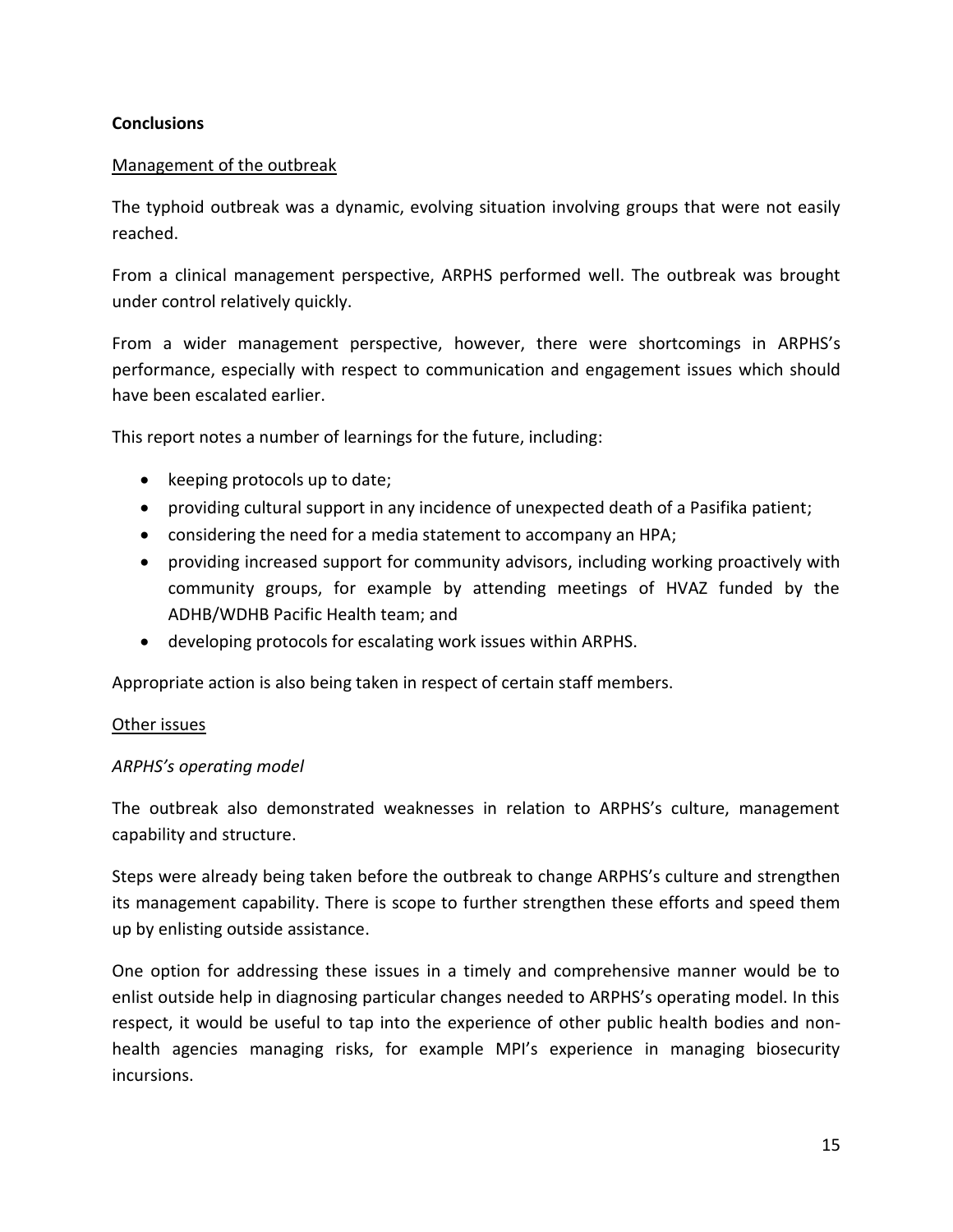Given the nature of its day-to-day work, consideration should be given to changing ARPHS's reporting line from the Director Health Outcomes in ADHB's funder arm to a chief of operations in its provider arm.

There is also a need to ensure that ARPHS has greater communications and human resource support.

To address the communication issues discussed above, ARPHS requires access to high quality communication services 7 days a week, 52 weeks a year. Options are to merge ARPHS's communications team into the communications team in ADHB or retain a separate team but with better support from ADHB, for example, through fostering a closer community of practice.

The best option would be for ARPHS's communications team to be merged with the communications team in ADHB. Taking advantage of the high quality services provided by ADHB in this way would also address the shortcomings noted in this report relating to communication with the Ministry of Health.

With respect to human resource practice, it makes little sense for ARPHS to maintain its own capability in such a complex and fast changing field. While this has already been recognised to some extent, there is scope to do more. For example, ADHB has well-established programmes in relation to matters such as health and safety and personal conduct and these should be extended to include ARPHS.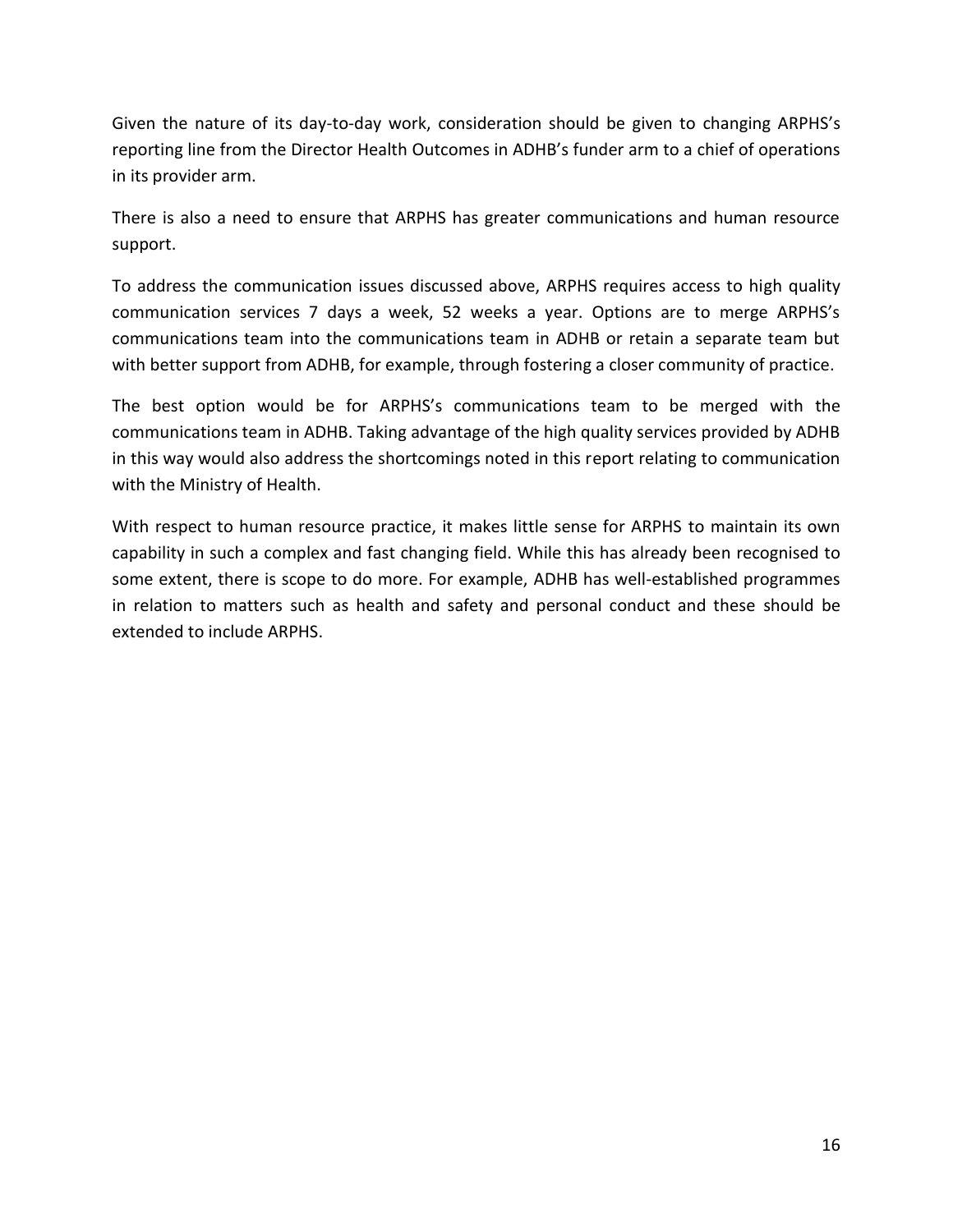## **Recommendations**

It is recommended that the Ministry of Health:

- 1. **Note** that Auckland Regional Public Health Service (ARPHS) is taking steps to:
	- a. Review the currency of its Enteric Disease and Acute Gastrointestinal Outbreak Investigation Protocols in the light of the experience of the recent typhoid outbreak
	- b. Ensure that a process is in place to regularly review its other protocols so that they always kept up to date
	- c. Ensure that, where relevant, cultural support is provided to the family of a person who unexpectedly dies during the course of an outbreak
	- d. Consider the need for a media statement to be made when a Health Professional Advisory (HPA) is issued
	- e. Provide increased support for its community advisors, including working proactively with community groups, for example by attending meetings of the Healthy Village Action Zone (HVAZ) funded by the ADHB/WDHB Pacific Health team
	- f. Develop protocols for escalating work issues within ARPHS
- 2. **Note** that to ensure ARPHS has a robust operating model:
	- a. The current process of effecting cultural change within ARPHS is being strengthened and speeded-up through the engagement of a management consultant experienced in advising public sector agencies on such matters
	- b. ARPHS's communications team will be merged with that in Auckland District Health Board (ADHB)
	- c. Consideration will be given to changing ARPHS's reporting line from the Director Health Outcomes in ADHB's funder arm to a chief of operations in its provider arm
	- d. The Director Health Outcomes will be developing clear guidelines within a month to ensure that a certain number of senior staff are always on hand to deal with any outbreaks that may occur
	- e. ADHB will be providing greater support to ARPHS on human resource issues, including matters such as health and safety and personal conduct.

Dr Lester Levy Chairman Auckland, Counties Manukau and Waitemata District Health Boards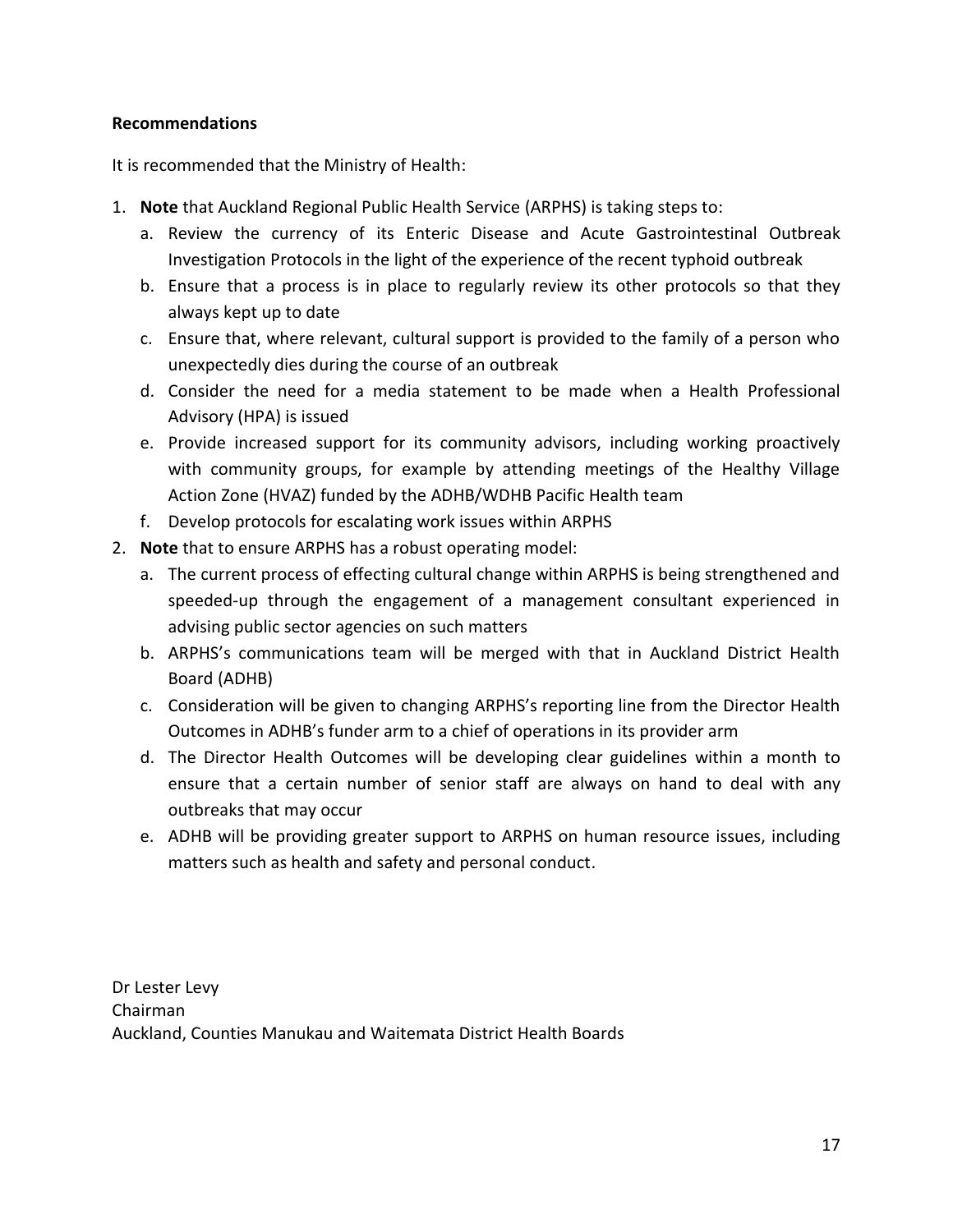## **BACKGROUND INFORMATION ON KEY CLINICAL AND PROFESSIONAL LEADS WHO CONTRIBUTED TO THIS REPORT**

## **Simon Bowen**

Simon Bowen is Director Health Outcomes for ADHB and WDHB. He trained as a public health specialist in New Zealand and the United Kingdom and is a Fellow of the UK Faculty of Public Health

## **Bruce Levi**

Bruce Levi is General Manager of Pacific Health for both ADHB and WDHB

## **Jane McEntee**

Jane McEntee is ARPHS's General Manager. She was previously General Manager of the National Screening Unit.

## **Dr Jocelyn Peach**

Dr Jocelyn Peach is Director of Nursing and Midwifery for WDHB where she has worked for over 18 years. She is also an Emergency Systems Planner for WDHB

### **Dr Julia Peters**

Dr Julia Peters is ARPHS's Clinical Director. She is a public health physician and has chaired the New Zealand College of Public Health Medicine.

### **Matthew Rogers**

Matthew Rogers is Communications Director for WDHB. He has 25 years' experience in the news media and public relations in Australia, the United Kingdom and New Zealand

## **Dr Margaret Wilsher**

Dr Margaret Wilsher is Chief Medical Office for ADHB. She holds a number of health leadership responsibilities outside of the DHB, including membership of the Capital Investment Committee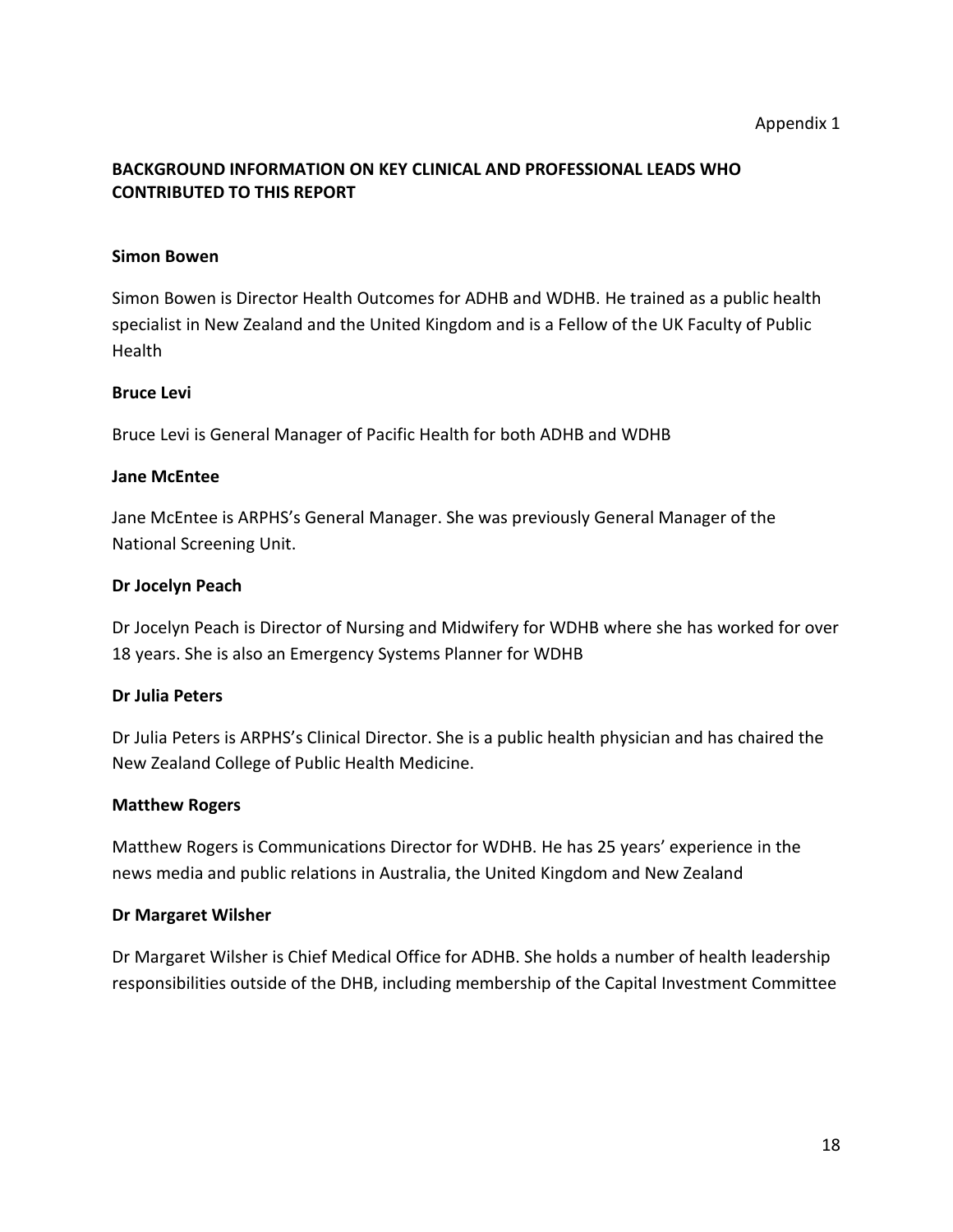# Appendix 2

## **Incidence of typhoid fever in New Zealand**

| Year | Auckland | <b>NZ</b> | % of NZ<br>cases that<br>were in<br>Auckland |
|------|----------|-----------|----------------------------------------------|
| 2006 | 28       | 42        | 67%                                          |
| 2007 | 37       | 47        | 79%                                          |
| 2008 | 21       | 29        | 72%                                          |
| 2009 | 26       | 34        | 76%                                          |
| 2010 | 20       | 31        | 65%                                          |
| 2011 | 36       | 45        | 80%                                          |
| 2012 | 30       | 44        | 68%                                          |
| 2013 | 39       | 50        | 78%                                          |
| 2014 | 28       | 43        | 65%                                          |
| 2015 | 32       | 43        | 74%                                          |
| 2016 | 28       | 38        | 74%                                          |

**Typhoid fever cases in Auckland and NZ, 2006-2016**